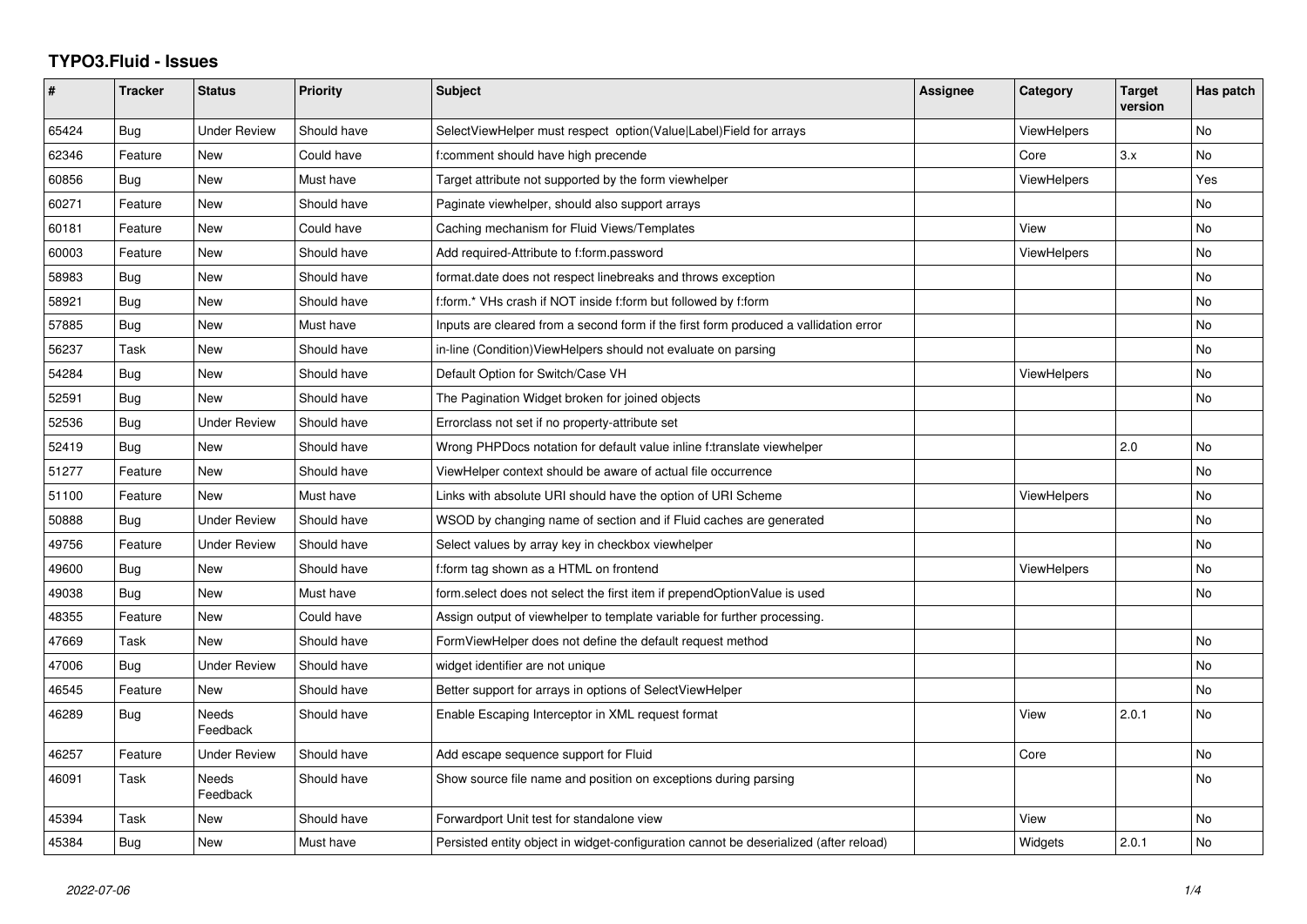| #     | <b>Tracker</b> | <b>Status</b>            | <b>Priority</b> | Subject                                                                                                     | <b>Assignee</b> | Category    | <b>Target</b><br>version | Has patch |
|-------|----------------|--------------------------|-----------------|-------------------------------------------------------------------------------------------------------------|-----------------|-------------|--------------------------|-----------|
| 45345 | Feature        | <b>Needs</b><br>Feedback | Should have     | Easy to use comments for fluid that won't show in output                                                    |                 |             |                          |           |
| 45153 | Feature        | New                      | Should have     | f:be.menus.actionMenuItem - Detection of the current select option is insufficient                          |                 |             |                          | No        |
| 44234 | Bug            | <b>Under Review</b>      | Should have     | selectViewHelper's sorting does not respect locale collation                                                |                 | ViewHelpers | 2.1                      | No        |
| 43072 | Task           | New                      | Should have     | Remove TOKENS for adding templates fallback in Backporter                                                   |                 | View        |                          | No        |
| 43071 | Task           | New                      | Should have     | Remove TOKENS for adding fallback teplates in B                                                             |                 |             |                          | <b>No</b> |
| 42743 | Task           | New                      | Should have     | Remove inline style for hidden form fields                                                                  |                 |             |                          | No        |
| 42397 | Feature        | New                      | Should have     | Missing viewhelper for general links                                                                        |                 |             |                          | No        |
| 40081 | Feature        | New                      | Should have     | Allow assigned variables as keys in arrays                                                                  |                 |             |                          | No        |
| 40064 | <b>Bug</b>     | New                      | Must have       | Multiselect is not getting persisted                                                                        |                 | ViewHelpers |                          | No        |
| 39990 | Bug            | New                      | Should have     | Same form twice in one template: hidden fields for empty values are only rendered<br>once                   |                 | Core        |                          | No        |
| 39936 | Feature        | New                      | Should have     | registerTagAttribute should handle default values                                                           |                 | ViewHelpers |                          | <b>No</b> |
| 38369 | Bug            | <b>New</b>               | Must have       | Resource ViewHelpers should not fall back to request package                                                |                 | View        |                          | <b>No</b> |
| 38130 | Feature        | New                      | Should have     | Checkboxes and multiple select fields should have an assignable default value                               |                 |             |                          | No        |
| 37619 | Bug            | New                      | Should have     | Fatal Error when using variable in name attribute of Section ViewHelper                                     |                 | ViewHelpers |                          | No        |
| 36655 | Bug            | New                      | Should have     | <b>Pagination Links</b>                                                                                     |                 | Widgets     |                          | <b>No</b> |
| 36559 | Feature        | New                      | Could have      | New widget progress bar                                                                                     |                 |             |                          | Yes       |
| 36410 | Feature        | New                      | Should have     | Allow templates to send arguments back to layout                                                            |                 | ViewHelpers |                          | <b>No</b> |
| 34682 | Bug            | <b>Under Review</b>      | Should have     | Radio Button missing checked on validation error                                                            |                 | ViewHelpers |                          | No        |
| 34309 | Task           | New                      | Could have      | Unknown ViewHelpers cause exception - should be handled more graceful                                       |                 | ViewHelpers |                          | No        |
| 33215 | Feature        | New                      | Should have     | RFC: Dynamic values in ObjectAccess paths                                                                   |                 |             |                          | No        |
| 32035 | Task           | New                      | Should have     | Improve fluid error messages                                                                                |                 | Core        |                          | Yes       |
| 31955 | Feature        | New                      | Should have     | f:uri.widget                                                                                                |                 | Widgets     |                          | No        |
| 30937 | Bug            | New                      | Should have     | CropViewHelper stringToTruncate can't be supplied so it can't be easily extended                            |                 | ViewHelpers |                          | Yes       |
| 30555 | Feature        | New                      | Could have      | Make TagBuilder more extensible                                                                             |                 | Core        |                          | No        |
| 28554 | Bug            | New                      | Should have     | (v4) implement feature flag to disable caching                                                              |                 |             |                          | No        |
| 28553 | Bug            | New                      | Should have     | improve XHProf test setup                                                                                   |                 |             |                          | No        |
| 28552 | <b>Bug</b>     | New                      | Should have     | (v5) write ViewHelper test for compiled run; adjust functional test to do two passes<br>(uncached & cached) |                 |             |                          | No        |
| 28550 | Bug            | New                      | Should have     | (v4) make widgets cacheable, i.e. not implement childnodeaccess interface                                   |                 |             |                          | No        |
| 28549 | Bug            | New                      | Should have     | make widgets cacheable, i.e. not implement childnodeaccess interface                                        |                 |             |                          | No        |
| 27607 | <b>Bug</b>     | New                      | Must have       | Make Fluid comparisons work when first element is STRING, second is NULL.                                   |                 | Core        |                          | No        |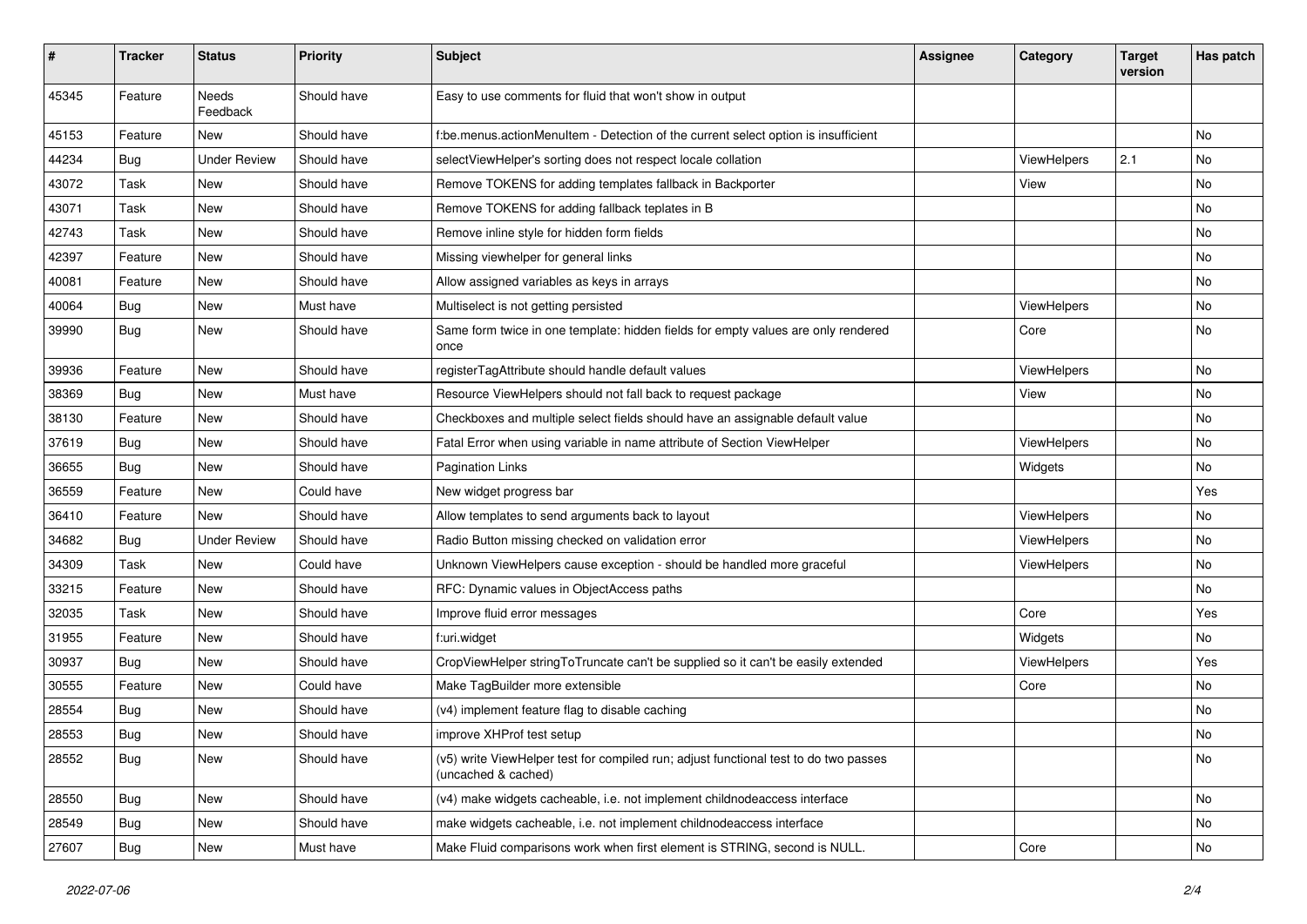| #     | <b>Tracker</b> | <b>Status</b>            | <b>Priority</b>      | <b>Subject</b>                                                                                         | <b>Assignee</b>             | Category           | Target<br>version | Has patch |
|-------|----------------|--------------------------|----------------------|--------------------------------------------------------------------------------------------------------|-----------------------------|--------------------|-------------------|-----------|
| 26664 | Task           | New                      | Won't have this time | Clean up Form ViewHelpers                                                                              |                             | ViewHelpers        |                   | <b>No</b> |
| 26658 | Task           | New                      | Won't have this time | Make Form ViewHelpers consistent                                                                       |                             | ViewHelpers        |                   | No        |
| 13045 | Bug            | New                      | Should have          | Entity decode of strings are different between if-conditions and output of variable                    |                             |                    |                   |           |
| 10911 | Task           | New                      | Should have          | Tx Fluid ViewHelpers Form AbstractFormViewHelper->renderHiddenIdentityField<br>should be more reliable |                             | ViewHelpers        |                   | No        |
| 10472 | Feature        | New                      | Could have           | Fluid Standalone distribution                                                                          |                             | Core               |                   | No        |
| 9950  | Task           | New                      | Should have          | Binding to nested arrays impossible for form-elements                                                  |                             | <b>ViewHelpers</b> |                   |           |
| 9514  | Feature        | New                      | Should have          | Support explicit Array Arguments for ViewHelpers                                                       |                             |                    |                   |           |
| 8989  | Feature        | Needs<br>Feedback        | Could have           | Search path for fluid template files                                                                   |                             | View               |                   | <b>No</b> |
| 8648  | Bug            | New                      | Should have          | format.crop ViewHelper should support all features of the crop stdWrap function                        |                             | <b>ViewHelpers</b> |                   | No        |
| 7608  | Feature        | New                      | Could have           | Configurable shorthand/object accessor delimiters                                                      |                             | Core               |                   | Yes       |
| 5636  | Task           | <b>Under Review</b>      | Must have            | Form RadioViewHelper and CheckBoxViewHelper miss check for existing object<br>before it is accessed.   |                             |                    |                   | No        |
| 4704  | Feature        | New                      | Should have          | Improve parsing exception messages                                                                     |                             | Core               |                   |           |
| 3481  | Bug            | New                      | Should have          | Use ViewHelperVariableContainer in PostParseFacet                                                      |                             | Core               |                   | No        |
| 3291  | Feature        | <b>Needs</b><br>Feedback | Should have          | Cacheable viewhelpers                                                                                  |                             |                    |                   | No        |
| 1907  | Feature        | New                      | Could have           | Default values for view helpers based on context                                                       |                             | Core               |                   |           |
| 54195 | Task           | New                      | Should have          | Rename and move FormViewHelper's errorClass value, currently 'f3-form-error'                           | Adrian Föder                | ViewHelpers        |                   | No        |
| 51239 | <b>Bug</b>     | <b>Under Review</b>      | Must have            | AbstractViewHelper use incorrect method signature for "\$this->systemLogger->log()"                    | Adrian Föder                | Core               |                   | Yes       |
| 59057 | <b>Bug</b>     | Under Review             | Must have            | Hidden empty value fields shoud be disabled when related field is disabled                             | <b>Bastian</b><br>Waidelich | <b>ViewHelpers</b> |                   | No        |
| 58862 | Bug            | Needs<br>Feedback        | Should have          | FormViewHelper doesn't accept NULL as value for \$arguments                                            | Bastian<br>Waidelich        | <b>ViewHelpers</b> |                   | Yes       |
| 53806 | <b>Bug</b>     | Under Review             | Should have          | Paginate widget maximumNumberOfLinks rendering wrong number of links                                   | Bastian<br>Waidelich        | Widgets            |                   | <b>No</b> |
| 55008 | <b>Bug</b>     | <b>Under Review</b>      | Should have          | Interceptors should be used in Partials                                                                | Christian Müller            |                    |                   | <b>No</b> |
| 33628 | Bug            | Needs<br>Feedback        | Must have            | Multicheckboxes (multiselect) for Collections don't work                                               | Christian Müller            | ViewHelpers        |                   | <b>No</b> |
| 3725  | Feature        | New                      | Could have           | <b>CSS Engine</b>                                                                                      | Christian Müller            | ViewHelpers        |                   | <b>No</b> |
| 37095 | Feature        | New                      | Should have          | It should be possible to set a different template on a Fluid TemplateView inside an<br>action          | Christopher<br>Hlubek       |                    |                   | <b>No</b> |
| 43346 | Feature        | <b>Under Review</b>      | Should have          | Allow property mapping configuration via template                                                      | Karsten<br>Dambekalns       | <b>ViewHelpers</b> | 2.1               | <b>No</b> |